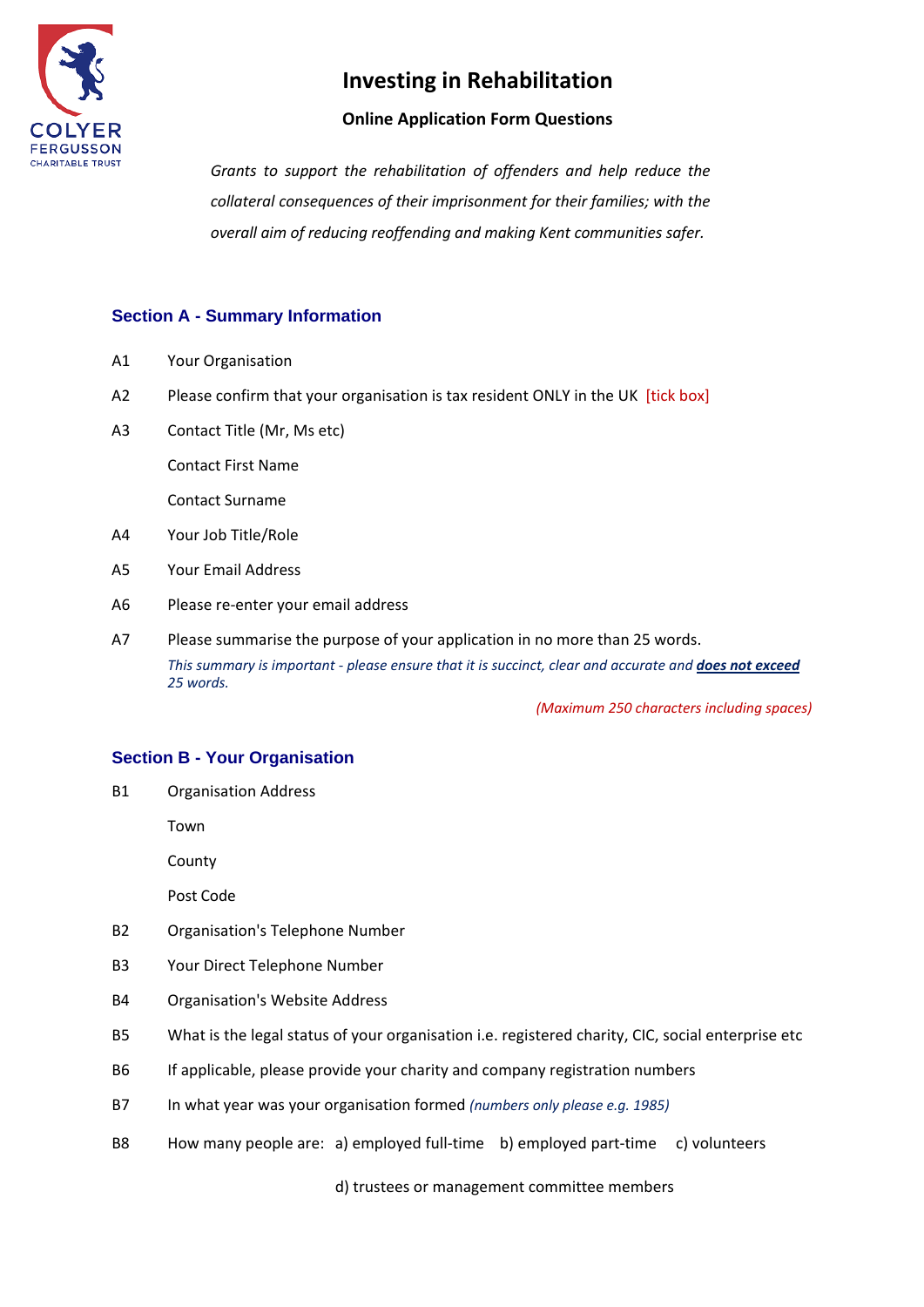

# **Online Application Form Questions**

- B9 Briefly describe the aims, objectives and activities of your organisation. *(Maximum 1,250 characters including spaces which is about 200 words)*
- B10 What was your organisation's gross income in its last financial year?
- B11 What were the main sources of this income? *Please Indicate if these have changed significantly in the current year. (Maximum 1,250 characters including spaces which is about 200 words)*
- B12 What was its expenditure in the last financial year?
- B13 What were the main areas of expenditure and are all salaries paid at or above the Living Wage rate? *(Maximum 1,250 characters including spaces which is about 200 words)*
- B14 What were your organisation's reserves in the last financial year?
- B15 Which District does your organisation serves all or part of? *If more than one applies, please select the primary one. If this is not possible, please select Kent-wide, National or other.*
	- Ashford
	- Canterbury<br>• Dartford
	- Dartford<br>• Dover
	- Dover
	- Folkestone & Hythe<br>• Gravesham
	- Gravesham<br>• Maidstone
	- **Maidstone**
	- Medway
	- Sevenoaks
	- Swale
	- Thanet
	- Tonbridge and Malling
	- Tunbridge Wells
- B16 Which District includes the geographic area that would be funded by the grant? *If more than one applies, please select the primary one. If this is not possible, please select Kent-wide, National or other.*
	- Ashford
	- **Canterbury**
	- Dartford
	- Dover
	- Folkestone & Hythe
	- Gravesham
	- Maidstone
	- Medway
	- Sevenoaks
	- Swale
	- Thanet
	- Tonbridge and Malling
	- Tunbridge Wells
- Kent-wide
- Other
- Kent-wide
- **National**
- 
- 
- **Other**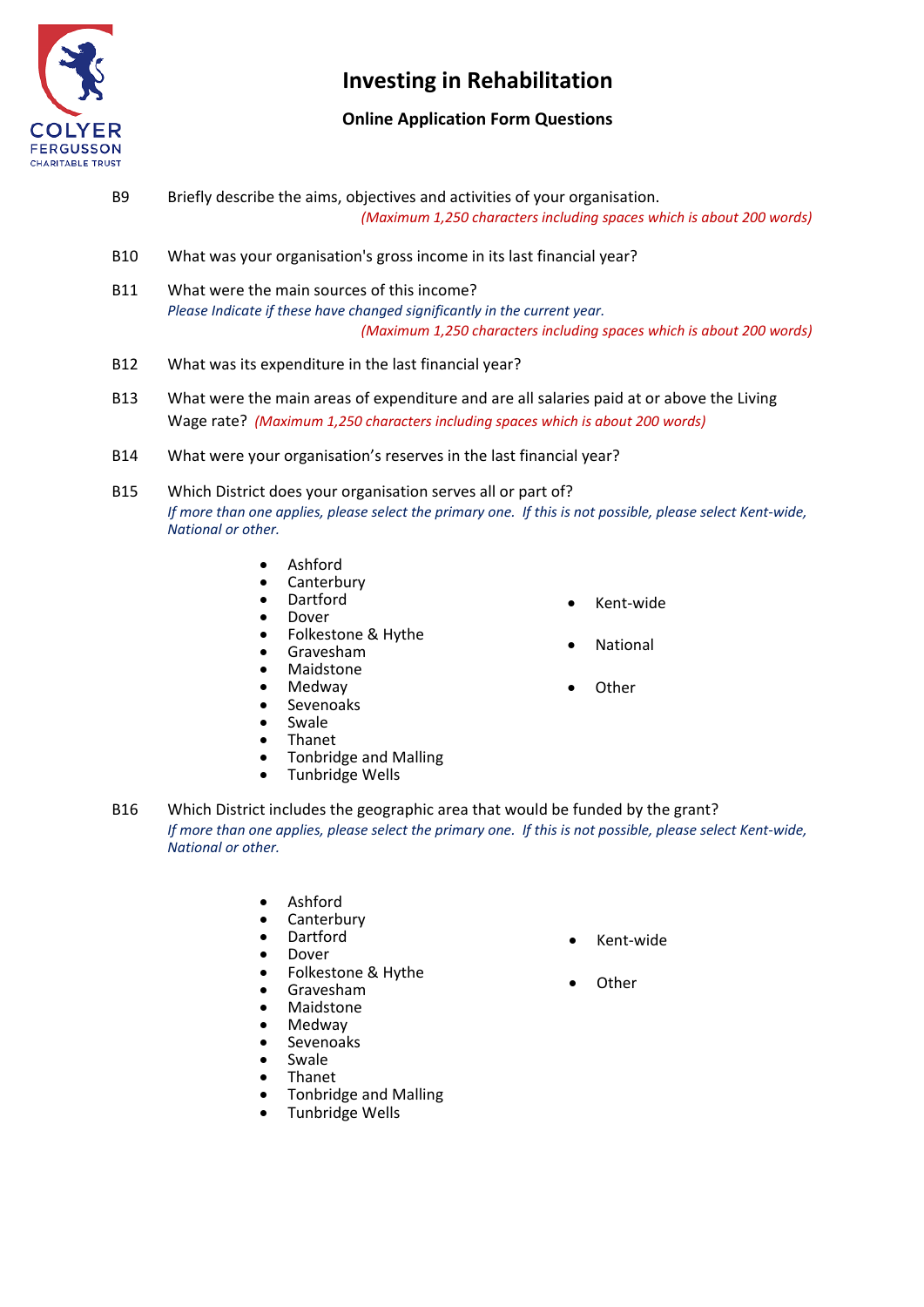

## **Online Application Form Questions**

### **Section C – Purpose of Your Grant**

C1 Are you applying for funds for:

a) a new project or service b) an existing project or service

#### [If chosen a)]

C1b When could the work start and what would be its proposed duration/timetable? *(Maximum 1,250 characters including spaces which is about 200 words)*

[If chosen b) Please note: you will need to explain in your answer to C2 how a grant would unlock new opportunities or extend the project/service in some way.

C2 Please use this space to explain why you need a grant.

*Please be very specific about what you propose to do with the funds (Maximum 4,000 characters including spaces which is about 600 words)*

C3 Please tell us how you approach diversity, equality and inclusion in your services and what efforts will you make to reach and support people who face additional disadvantage or discrimination?

 *(Maximum 1,250 characters including spaces which is about 200 words)*

- C4 What are the anticipated outcomes of the grant? *(Maximum 1,250 characters including spaces which is about 200 words)*
- C5 How would you measure these outcomes?

*(Maximum 1,250 characters including spaces which is about 200 words)*

- C6 How many people do you estimate will benefit from the grant?
- C6b Do you have any plans to monitor this number? *(Maximum 1,250 characters including spaces which is about 200 words)*
- C7 Do you have plans to ensure that funded work is sustainable i.e. what plans do you have to secure replacement funding in future years?

*(Maximum 1,250 characters including spaces which is about 200 words)*

### **Section D - Financial Information about the grant you are seeking**

D1 Are you requesting a one-off grant or a grant payable over more than one year

[One-off grant] [Grant over two years] [Grant over three years] D2 How much are you requesting from the Trust: [Year one and one-off grants] [Year two]

[Year three]

[Total Grant] [form calculated field]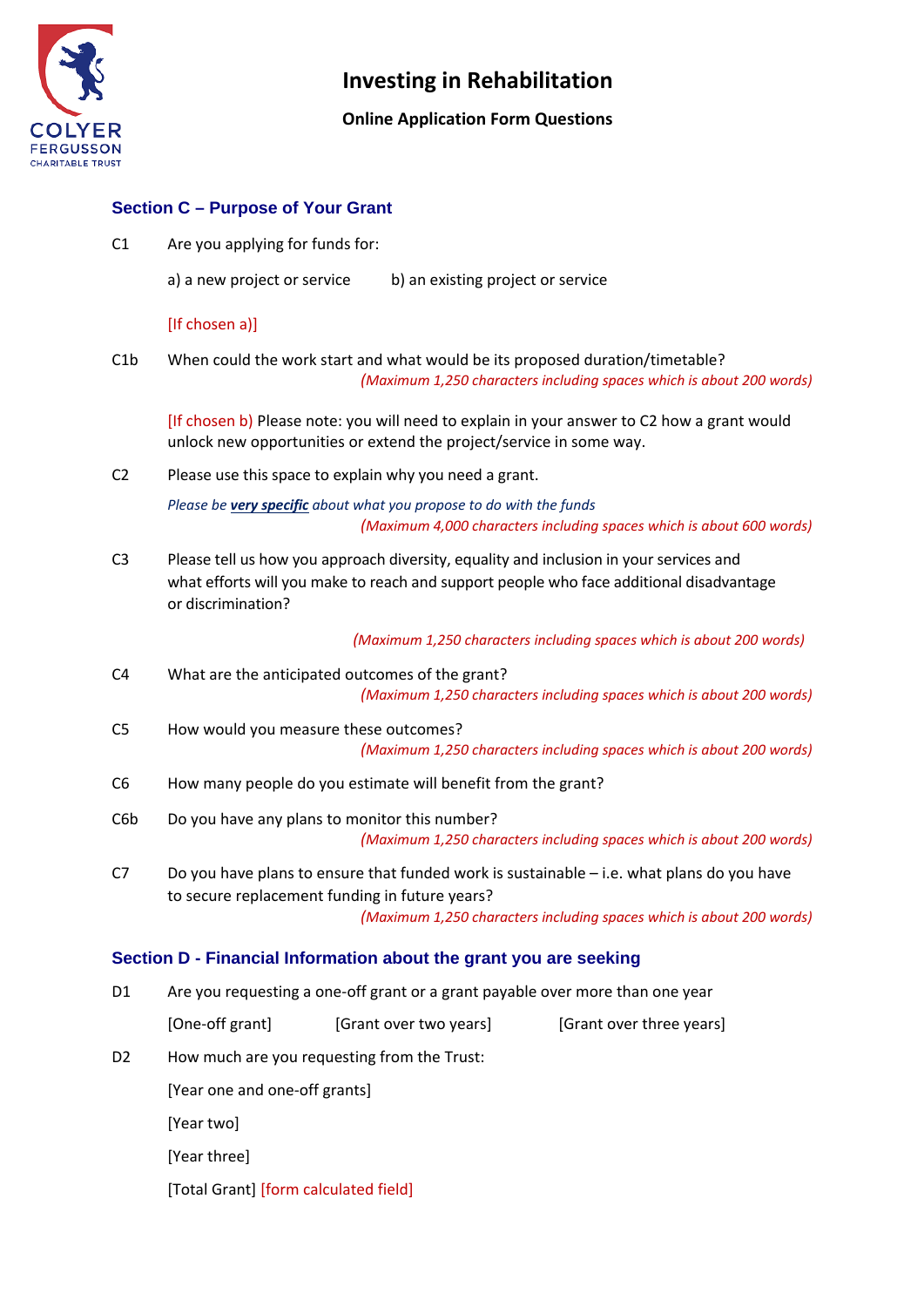

## **Online Application Form Questions**

- D3 [if C1 is answer a)] What is the total cost of the new project or service?
- D4 [if C1 is answer a) and D2 total is less than D3] Please explain how you would make up the difference between the total project cost and the amount you are requesting from us. *(Maximum 1,250 characters including spaces which is about 200 words)*

Please note that you will be asked to attach a budget for your grant at the end of this form.

## **Section E - Classifying the grant you are seeking**

Please consider the following categories and indicate which is most relevant to your application:

*If more than one applies, please select the most relevant.*

- E1 Which category best describes the families you are supporting? If more than one applies, please choose the most relevant [only one can be selected]
	- Mentoring
	- Pre & post release support including employment or accommodation support
	- Developing self-awareness including arts and animal projects
	- Family engagement
	- Restorative justice  $-$  giving something back
	- Community outreach risk of offending
	- Challenging negative stereo-types
	- Move-on and half-way house provision
	- Other none of these

### **Section F – Previous funding**

F1 Have you received CFCT funding in the last five years?

Yes/No

[If Yes] Please tell us about your grant and the impact that it made.

*(Maximum 1,250 characters including spaces which is about 200 words)*